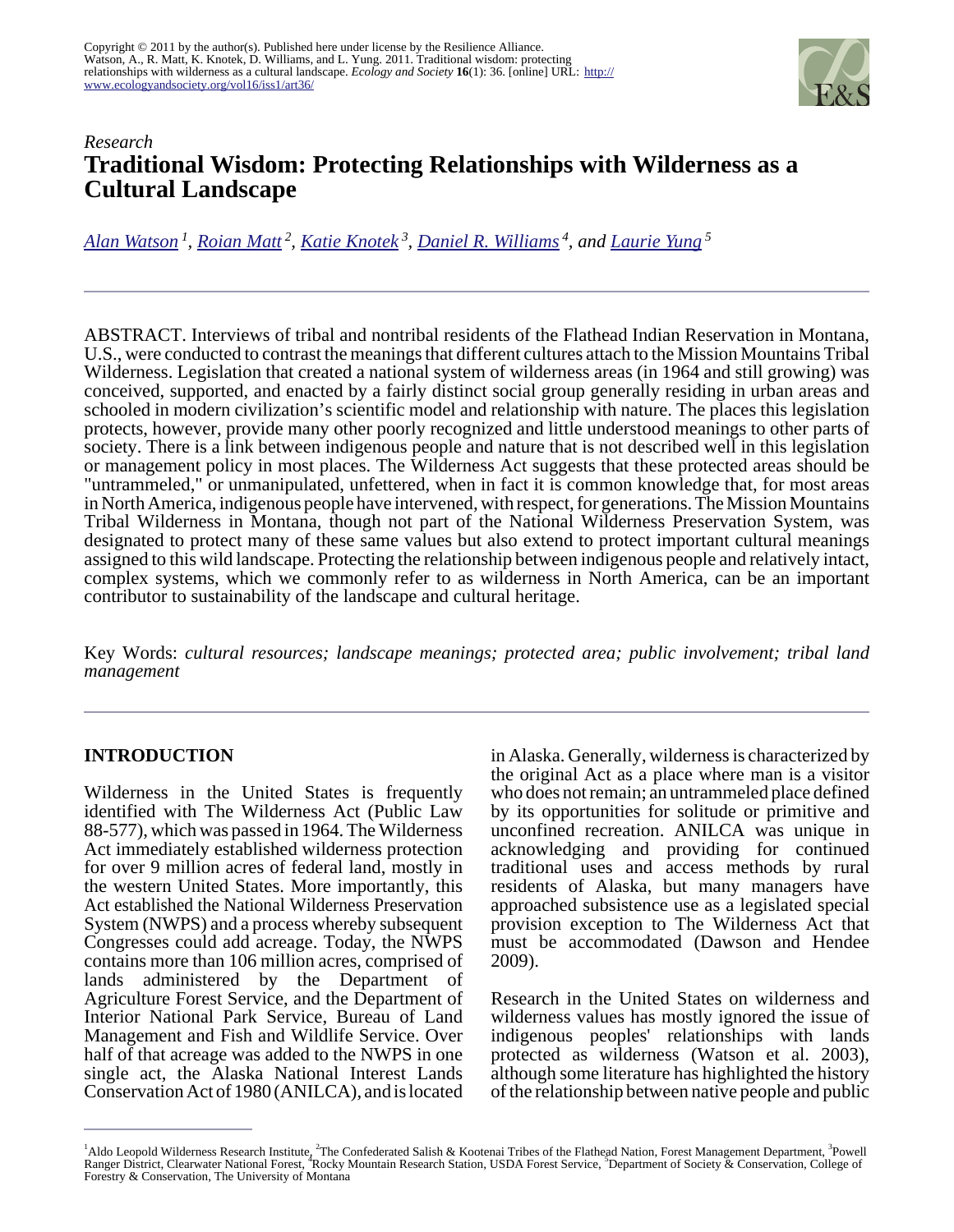lands management agencies (Keller and Turek 1998) and the relationship between native people and nature in general (Carlson 1998). Wilderness research has progressed, however, from early studies in the 1960s that focused almost entirely on managing recreational uses of wilderness to more recent investigations of more broad societal values (Wright 2000).

Still, very little research has been conducted on the interaction between traditional uses and other wilderness uses or the values associated with wilderness by indigenous people. Use of wilderness by indigenous people for traditional purposes has been treated largely as a special provision or nonconforming use. It does not conform to the wilderness ideal as represented in Euro-American philosophy (Berkes 2008). Traditional wilderness recreation research has provided little insight into the broad array of value orientations held by a multitude of stakeholders toward wilderness resources (Watson 1995, Watson et al. 2003). Berkes (2008) concluded that there is a need to encourage pluralistic ways of thinking about our relationships with wilderness.

The specific purpose of the project described here is to contribute to the transition from invisibility to transparency, as described by Turner et al. (2008), through development of approaches more effective at describing what matters most to indigenous people in meaningful ways to influence conservation decision making. A project is described to contrast meanings associated with wilderness ascribed by tribal and nontribal residents of the Flathead Indian Reservation in Montana, United States. This is part of a larger project to capture tribal meanings attached to wilderness and a related buffer zone in order to guide sensitive decisions about fuel treatments to reduce fire hazards in the buffer zone and increase potential for restoration of fire in the wilderness as a natural component of that environment (Watson et al. 2008).

## **Wilderness research**

In an attempt to demonstrate the value of this project to contrast tribal and nontribal orientations toward wilderness, it is first of all desirable to proceed through a brief description of the evolution of wilderness social science research, discuss the relationship between wilderness and traditional

knowledge, and review some limited research that suggests how designation of wilderness might contribute to protection or restoration of cultural landscapes, before introducing a specific case study on the Flathead Indian Reservation in Montana.

Introduction to the legislative history, debate, and philosophical influences behind The Wilderness Act became part of U.S. academic programs in the 1970s, and today there are many universities with basic and advanced education programs with emphases on scientific research and academic exploration of the wilderness concept. The wilderness community is also growing internationally: the World Wilderness Congress met for the 9th time in Mexico in 2009 (Watson et al., *in press*), the *International Journal of Wilderness* recently celebrated its 15th year of publication, the wilderness community has recently spread in interest in Asia (Watson et al. 2009*a, b*), and a chapter in the Fourth Edition of the *Wilderness Management* textbook (Dawson and Hendee 2009) contained an expanded discussion on progress and intent of many countries around the world in protecting lands and water as wilderness (Martin and Watson 2009). The Confederated Salish and Kootenai Tribes of western Montana have long been international leaders among indigenous advocates for wilderness protection (McDonald 1995, Martin 2006, Tanner 2008).

The Wilderness Act referenced the problem of "increasing population, accompanied by expanding settlement and growing mechanization" as the justification for establishing a system of areas protected for their wilderness character. The primary purpose was "to secure for the American people of present and future generations the benefits of an enduring resource of wilderness." Most initial research was aimed at understanding how recreation visitors themselves influenced the ability of managers to protect the resource and the experiences they were directed to provide there. A very simple matrix with a small number of wilderness attributes (e.g., natural vegetation, soil conditions, and lack of crowding) and what was seen initially as the primary threat to these attributes (number of visitors and their behaviors) was advanced to form a planning framework referred to as the Limits of Acceptable Change (Stankey 1973, Stankey et al. 1985, McCool and Cole 1998).

Expansion of this simple matrix occurred in 1993, as a new generation of scientists transformed the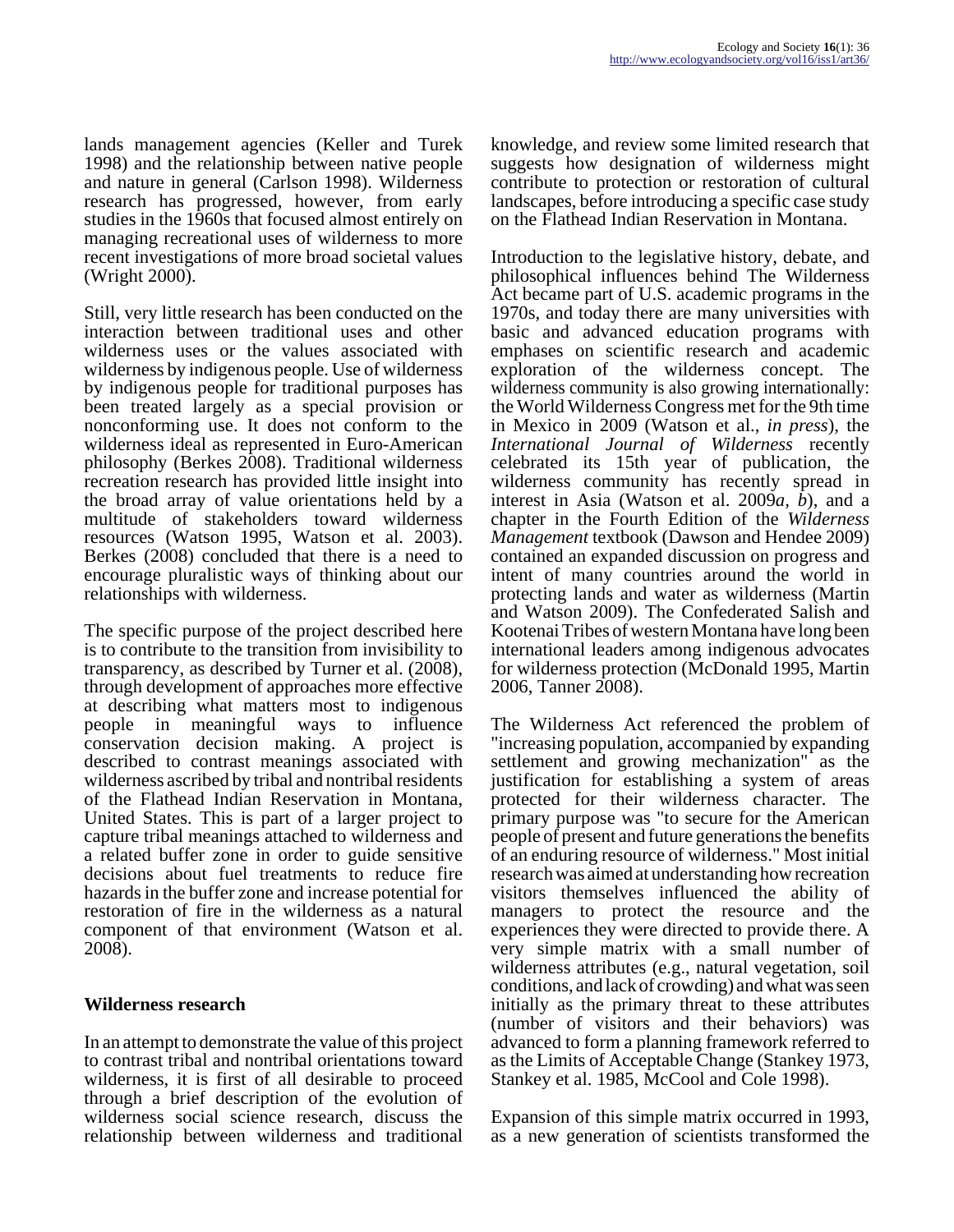Aldo Leopold Wilderness Research Institute from what was formerly a Forest Service research unit focused almost entirely on recreation uses and impacts in wilderness. The Leopold Institute was tasked to provide broader knowledge on challenges facing wilderness managers. A more complex matrix that described wilderness and threats to it was presented at the Fifth World Wilderness Congress by Landres et al. (1994) (Fig. 1). This matrix was presented as both an interpretation of the legislative definition of wilderness and a framework for guiding monitoring of important threats to wilderness character. While this matrix represented the primary model for U.S. wilderness, Rothenberg (1995) concluded that the only thing everyone at the 5th World Wilderness Congress agreed on was that they all disagreed on a definition of wilderness. The U.S. definition and implementation following the Wilderness Act had caught the imagination of the world, but the need for adaptations to other cultures was evident.

This expanded matrix included those attributes of wilderness character most commonly appearing in the literature for the previous 30 years, but additionally included air, aquatic systems, animals, landscape characteristics, and cultural sites. The threats to these attributes that were identified extended well beyond recreation visitors and their impacts to include fire exclusion, pollutants, domestic livestock, adjacent land management, water control projects, mineral activities where they were allowed, and invasive species. Watson and Williams (1995) described an expanded conceptualization of how people related to wilderness places beyond a recreation purpose. Much of recreation research in the United States had historically been based on the assumption that ventures into the outdoors were recreation goal-oriented (Watson 2001), but Watson and Williams (1995) were suggesting a more complex analysis of the wilderness experience and influences on it; they suggested that the American ideal of wilderness as an area where "man himself is a visitor who does not remain" should be examined across cultures.

## **Traditional knowledge and wilderness**

To expand our understanding of wilderness across other cultures, Huntington (2002) worked to tease out the relationship between traditional knowledge and wilderness protection among North American

indigenous communities. Building upon this effort, Watson and others (2003) focused more specifically on how wilderness protection mediated some of the negative influences (threats) inherent in the relationship between indigenous people in the north and wilderness landscapes.

Watson et al. (2003) emphasized the kincentric ecological principles described by Salmon (2000) that suggest indigenous people have traditionally most likely experienced the environment as a whole, that all the parts of the system are interrelated. Traditional knowledge can be seen as the quantitative information about these interrelationships that has accumulated across generations of people. In describing this knowledge, however, Turner et al. (2000) suggested that it is not easily subject to fragmentation, as we most commonly do in western science approaches (e.g., developing matrices of attributes and threats to define the wilderness concept). Turner et al. (2000) suggested that traditional wisdom is acquired and demonstrated through understanding and maintenance of relationships with complex natural systems, such as wilderness, and that these systems are dependent on traditional knowledge to fully understand forces of change and likely response of the system.

Scientists have partitioned wilderness into attributes and threats to guide management and research. Now, however, study is expanding to other orientations to these same places, and recently a small number of realizations have emerged: (1) Not all cultures have a dualistic/binary conceptualization of wild nature in which man is a visitor who does not remain. That dualism emerges from a very western perspective, from urban visitors to the natural landscape who return to the urban environment after a visit. The idea of a visit is not necessarily accepted by people who have hunted and gathered on the same land for many generations. The dominant American cultural perspective on wilderness cannot provide a universal, crosscultural concept of conservation (Berkes 2008). (2) For many people, wilderness does not generally meet the ideal of being untrammeled. That term is also of a specific cultural origin that represents the orientation toward wilderness of the politically astute people who facilitated passage of The Wilderness Act. Indigenous people are often more likely to describe their relationship with nature as one of human intervention with respect (Watson et al. 2003, Clarke and Slocombe 2009) to protect or restore the values they derive from such a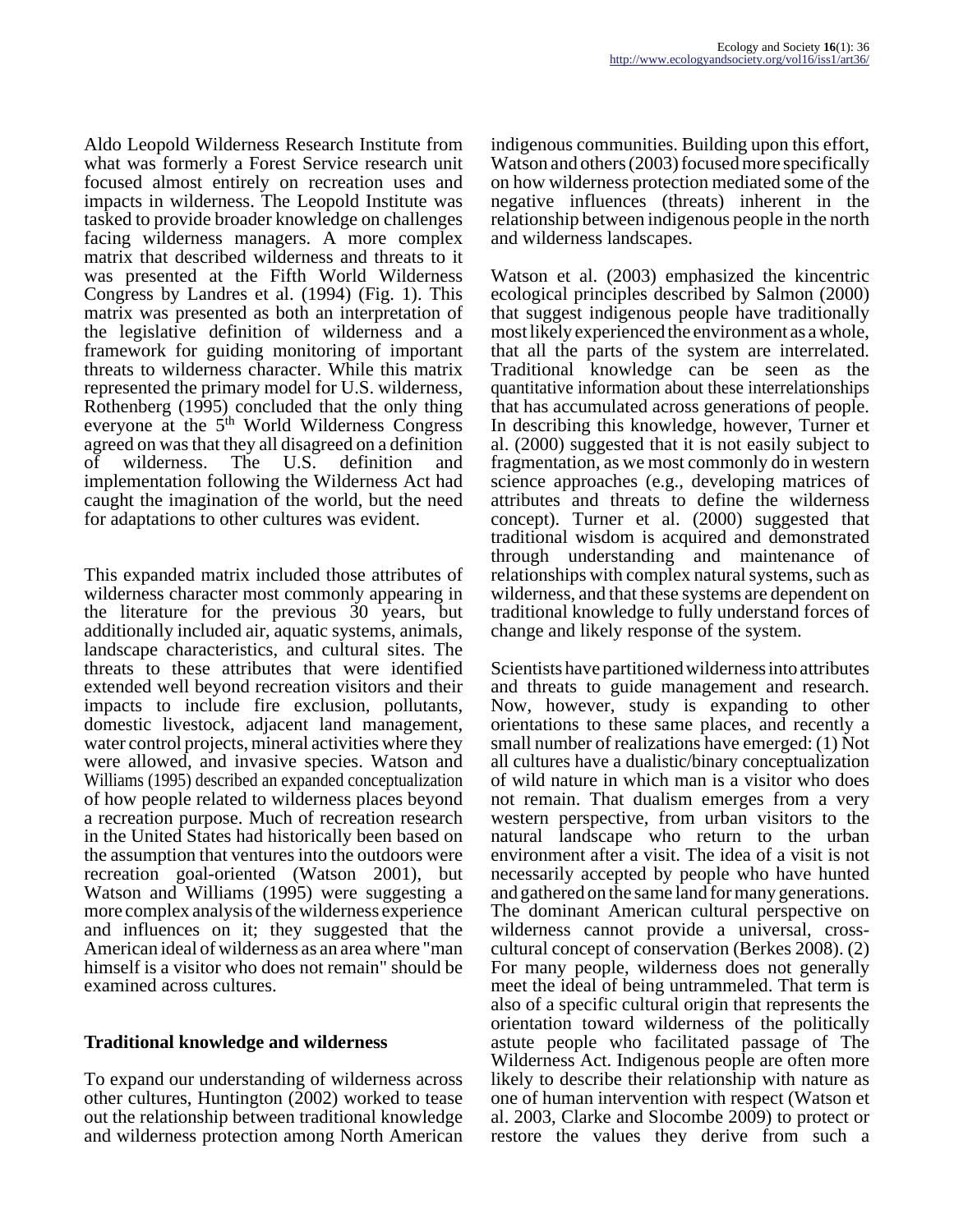

**Fig. 1**. Articulating attributes and threats to wilderness character through a monitoring framework (Landres et al. 1994).

relationship. (3) Traditional knowledge represents a constantly evolving way of thinking about the relationship between people and nature (Watson et al. 2003). It is not a matter of simply understanding past relationships, but can also be expanded to anticipate the effects of various threats (such as environmental change, political power, technology, and resource management policies) on the interrelationships between elements of a complex system. (4) Multiple orientations to wilderness exist and should be embraced. Whereas one cultural group was very influential in establishing legal protection for these lands and waters and justified that protection through the specific orientation they held for these places, there are other orientations toward these same places that we need to understand and appreciate (Watson 2004, Berkes 2008).

Any relationship between humans and nature could become endangered due to the absence of a single component of a system or threats to a single value ascribed to that place. Although traditional knowledge can be important in protecting that single plant or value, traditional wisdom is demonstrated by protecting the relationship between humans and the relatively intact, complex system of human and nonhuman forms found in formally protected wilderness.

## **Cultural landscapes**

Although wilderness is often defined by Americans as a natural landscape, it might also be considered a cultural landscape by some. Küster (2004) suggests that natural landscapes are mainly shaped by natural processes, whereas cultural landscapes are more or less intensively influenced by humans. Because every landscape on earth can now be regarded as a cultural landscape due to a variety of atmospheric influences as well as agricultural and development practices, it has become increasingly difficult to differentiate between natural and cultural landscapes. Designation of wilderness is sometimes described as a cultural decision to transform a cultural landscape into one dominantly influenced by natural dynamics (Küster 2004). Cultural meanings are often assigned to places and have been communicated simply through mention of these place names in some native communities (Basso 1996). Among the Apache, Basso (1996) believes cultural meanings have accrued, and never stop accruing, from lives spent interacting with places. Wilderness designation, which is a cultural decision to allow natural forces be the primary determinant of change, can also be seen as a way to protect a landscape full of cultural meanings.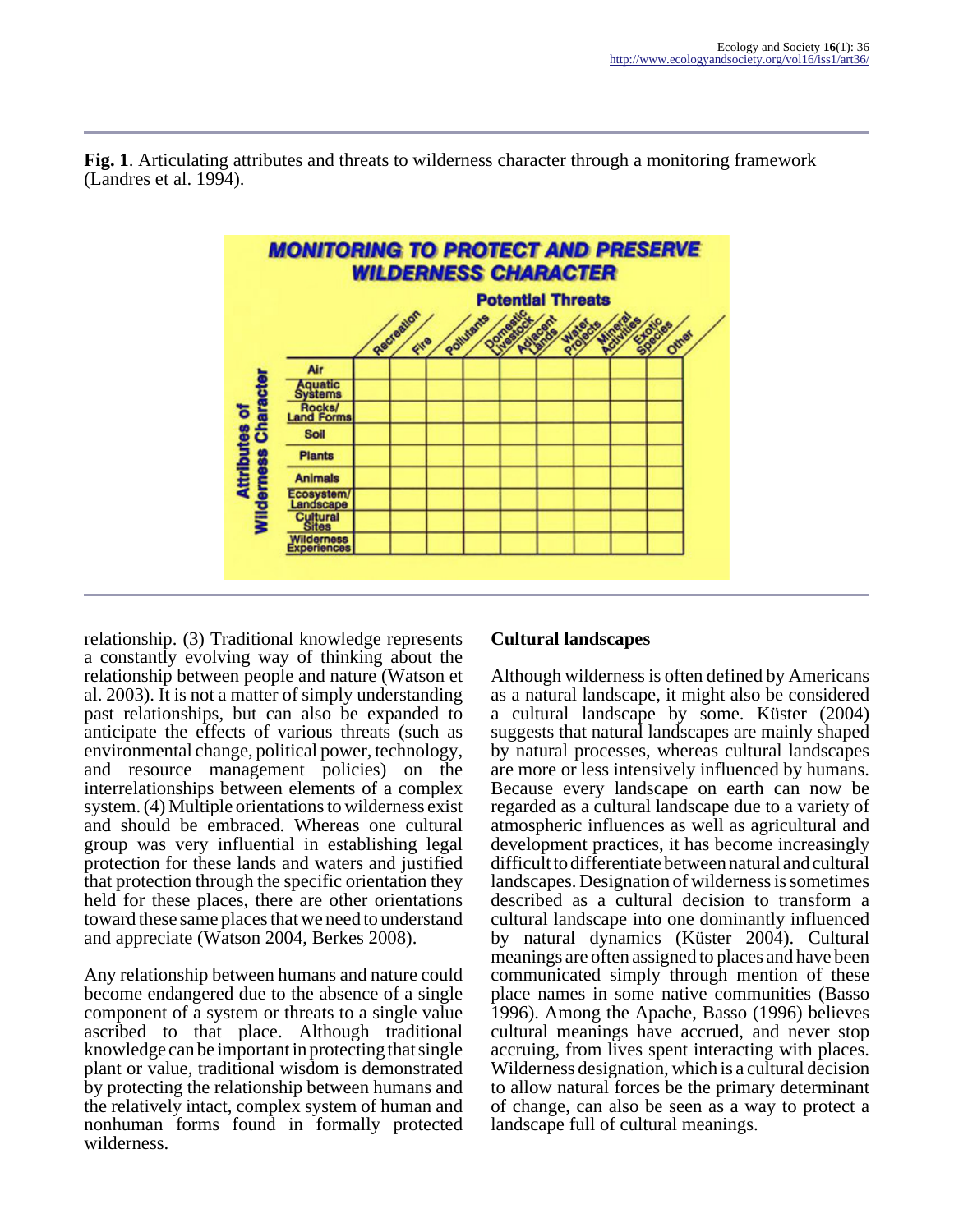Whiting (2004) described the meanings of wilderness the Qikiktagrugmiut (Inupiaq people of Kotzebue, Alaska) attach to wilderness of the Western Arctic Parklands. From interviews with the most active hunters and gatherers in that community, meanings such as identity, traditional way of life, survival, personal growth, expression of humility, mental and physical health, and independence and self-sufficiency emerged. Some of the factors of influence on these meanings included agency restrictions and regulations, modern technology, the National Park Service's lack of understanding of "way of life" of native people, global warming, globalization, lack of respect by outsiders, sport hunting, and increasing numbers of visitors and development pressure, both for commercial purposes and for energy exploration. In this Qikiktagrugmiut example, the factors of influence extend well beyond those under control of managers and help us understand a specific cultural definition of a landscape protected for its wilderness character.

### **Wilderness and the Flathead Indian Reservation**

The Confederated Salish and Kootenai Tribes (CSKT) are composed of the Bitterroot Salish, the Pend d'Orielle, and Kootenai Tribes. According to McDonald (1995), these people traditionally occupied a 20-million-acre homeland stretching from central Montana to eastern Washington and north into Canada. Through the Hellgate Treaty in 1855, they became entrenched in a small remnant of those lands, what is now the Flathead Indian Reservation, containing about 1.243 million acres in western Montana.

In 1982, the Tribal Council overwhelmingly approved a motion to protect 92,000 acres of reservation lands as wilderness (Fig. 2). The Mission Mountain Tribal Wilderness, which extends along the face of the Mission Mountains to the crest, was also protected by the Mission Mountain Tribal Wilderness Buffer Zone in 1987. This buffer zone is about 22,000 acres and was intended to protect the wilderness from outside influences, primarily human activities and development on the valley floor. Immediately east of the Tribal Wilderness lies the federally protected Mission Mountain Wilderness (74,000 acres) of the Flathead National Forest. Restoration of fire and other aspects of this entire ecosystem requires better

understanding of how the public, both tribal and nontribal residents on the reservation, view the meanings of this landscape. Subsequent research is aimed at understanding how those meanings relate to public response to proposed management policies. On the reservation, tribal member support of tribal government programs in forestry, fire, and wildland recreation is important to maintain trust in government operations.



Fig. 2. Mission Mountain Tribal Wilderness within the Flathead Indian Reservation, Montana.

# **METHODS**

Individual and community meanings attached to the Mission Mountains landscape by tribal members and nontribal reservation residents were assessed. The intention of this research is to contribute to development of a social data layer for planning and application of fuel treatment and fire management on the Flathead Indian Reservation. The methods described here demonstrate the value of the suggestion by Turner et al. (2008) that, by providing opportunities for individuals to express, in their own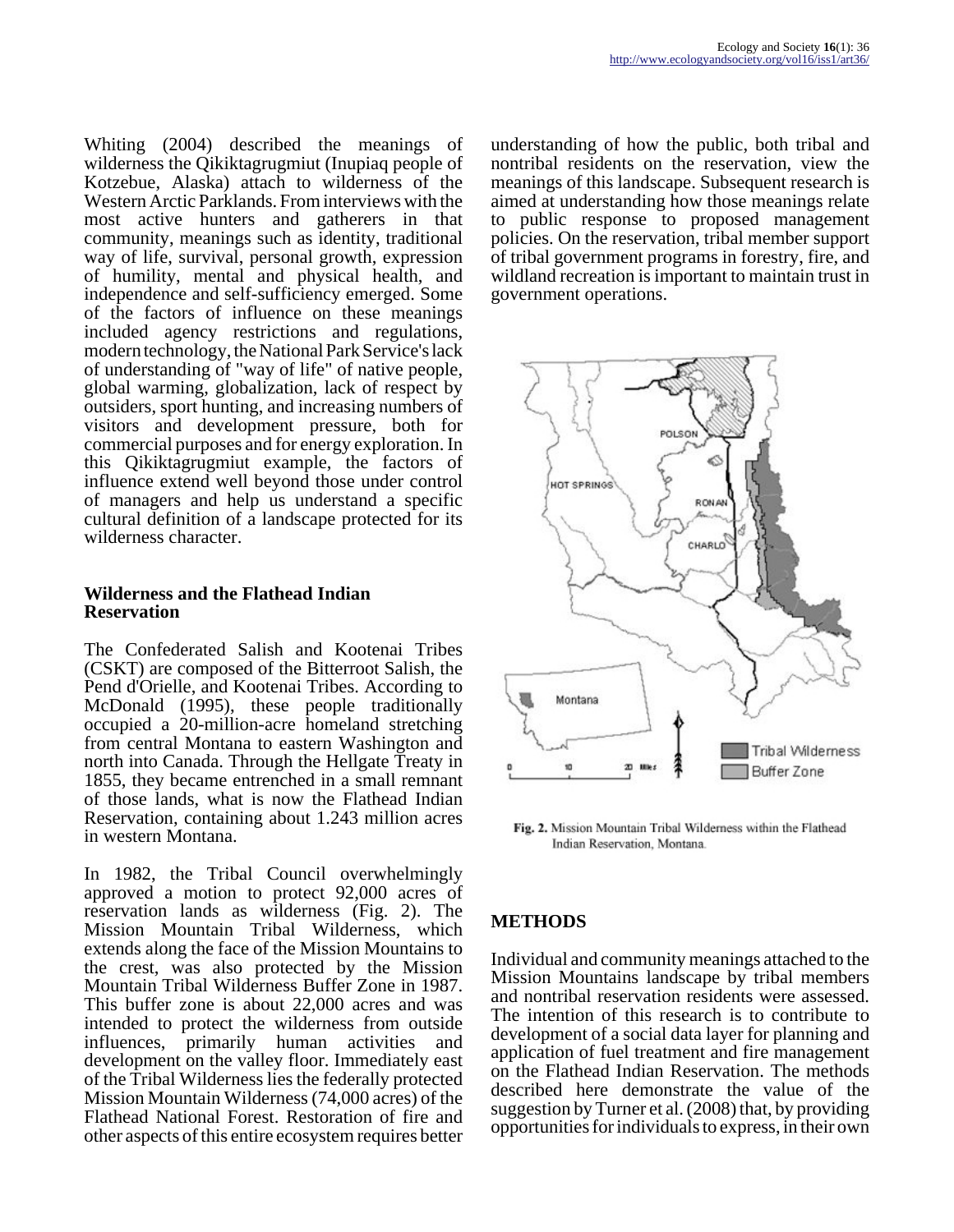words, feelings about the meanings they ascribe to a landscape, they can enable others to understand their interests better.

## **Data collection**

Semistructured interviews were conducted with tribal members and findings compared with those of nontribal reservation residents who are recognized as community members possessing locally important knowledge about the Mission Mountains landscape. Following the work of Lewis and Sheppard (2005), key informants were selected to meet the following criteria:

- **1.** Knowledge Collectively, they possess the necessary understanding of and appreciation for traditional tribal and nontribal meanings associated with the Mission Mountains landscape.
- **2.** Role in the community Individually, due to their position in their community (tribal or nontribal), they have wide exposure to a range of tribal and nontribal perspectives and perceptions of the landscape.
- **3.** Communication ability Individually, they are comfortable communicating with outsiders and are capable of discussing relevant research issues in depth.

Interviews (Table 1) were conducted with one or two individuals at a time and were scheduled at the convenience of the interviewees. A small number of these key informants received pay for providing their input, based on elder status.

## **Analyses**

Key informant interviews were tape-recorded, transcribed verbatim, and organized using the software program QSR NVivo, Version 2.0. Completed transcripts were reviewed, by those interviewees who were willing, for verification of their accuracy. Qualitative analysis began with a detailed read-through of all the interview transcripts. Insights into individual interviews were

gained in the context of all others. Close comparison of individual interviews revealed a set of categories for organizing the analysis (May 2002). Segments of the text were then assigned textual "codes" that are representative of the revealed meanings.

### **RESULTS**

There were 10 targeted interviews with nontribal members and 12 with tribal members, though one couple interviewed was mixed; he was nontribal and she was a tribal member. Tribal members represented the mix of Native American heritage present on the reservation. In the presentation of results, those items in italics are example direct quotes from single interview respondents (R) or from interviews with multiple respondents (R1 and R2); "I" indicates statements or questions by the interviewers.

These tribal members were mostly born within this community and many had lived most of their lives there. On the other hand, nontribal community members varied in the length of time they had lived on the reservation. Many of the nontribal members are in contrast with most of the tribal members, who have family connections to these lands well beyond the past century.

### **Tribal meanings ascribed to the Mission Mountain Tribal Wilderness**

Some initial categories of meanings were collapsed into smaller numbers of categories, and some were added during the analysis process as the meanings emerged. This is an interpretive process, so the category titles are not as important as the evidence presented in the words of the people interviewed. The meanings tribal members attached to the wilderness are described here as (1) protecting nature and culture; (2) functional, emotional, and symbolic attachments; (3) wildlife and watershed protection; and (4) access, beauty, privacy, and recreation.

### *Protecting nature and culture*

This broad category of meanings largely flows from the commonly believed intent of wilderness protection to stop extensive and intensive logging practices witnessed elsewhere on the reservation. The words "protection" and "preservation" were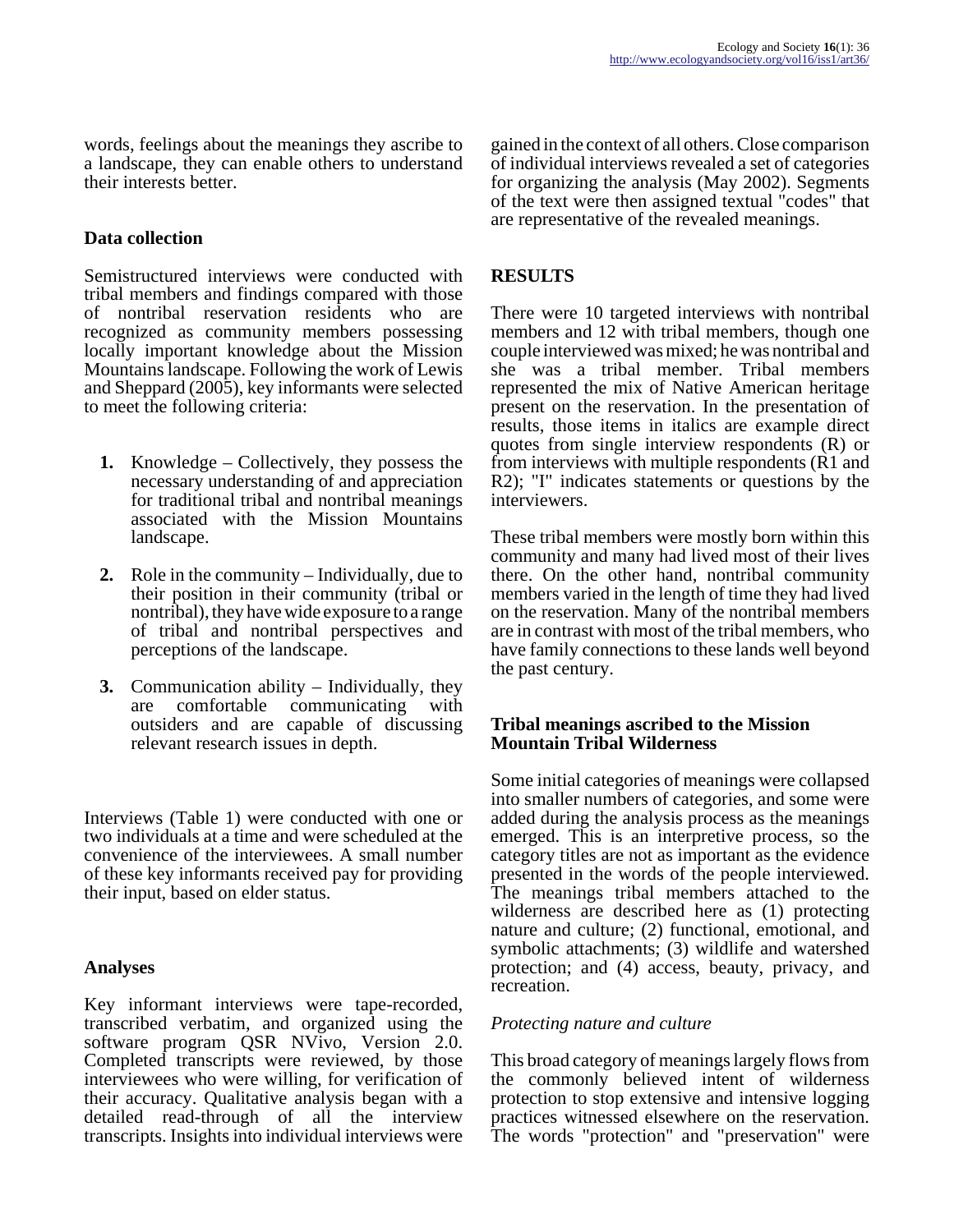### **Table 1**. Interview guide questions

Tell me about the tribal wilderness (Describe it for me):

- **1.** What can you tell me about the history of the tribal wilderness?
- **2.** Why did the tribes protect this area as wilderness?
- **3.** Do you ever visit the tribal wilderness?
- **4.** If so, what do you do when you visit the wilderness?
- **5.** Are there places you like to go in the wilderness?
- **6.** Why do you like to go to these places?
- **7.** Are there places you don't go in the wilderness?
- **8.** Why don't you go to these places?
- **9.** Did you used to go to these places?
- **10.** Do these places have meaning to you?
- **11.** Are there things you would like to do that aren't allowed in the wilderness?
- **12.** If so, is there another place on the reservation where you can do these things?
- **13.** What do you think is important about the wilderness? Why?
- **14.** What do you value about living near this wilderness area?
- **15.** How do you feel about the current condition (e.g., vegetation, wildlife, evidence of fire, number of people, etc.) of the wilderness?
- **16.** Is there anything about the wilderness you would change?

used often by tribal members and referred to protection of intact natural and cultural resources of the Mission Range. Protection of natural and cultural resources both depend on a natural system. The following is an example:

*R: So that's why they decided to put one-fifth of our reservation into tribal wilderness protection. Protection, not only for our children but for the tribe.* (Interview 9)

*R: But not just for the culture. I would hope that in my insights I think more holistic than that. I wouldn't want to be culture bound in that regard, I don't think. I think that it's the way it's evolved for 10,000* *generations, and I think that that's right philosophically, and that it simply should stay that way. If it's what helps me breathe and helps my greatgrandchildren breathe, then I want it to stay like that.* (Interview 22)

#### *Functional, emotional, and symbolic attachments*

Tribal people described some things they receive from the wilderness as very functional. Sometimes they go there for medicinal or food plants because that is where they grow. People go to the wilderness because that is where they have found meat and plants they need. They talk about game there, or animals, not wildlife.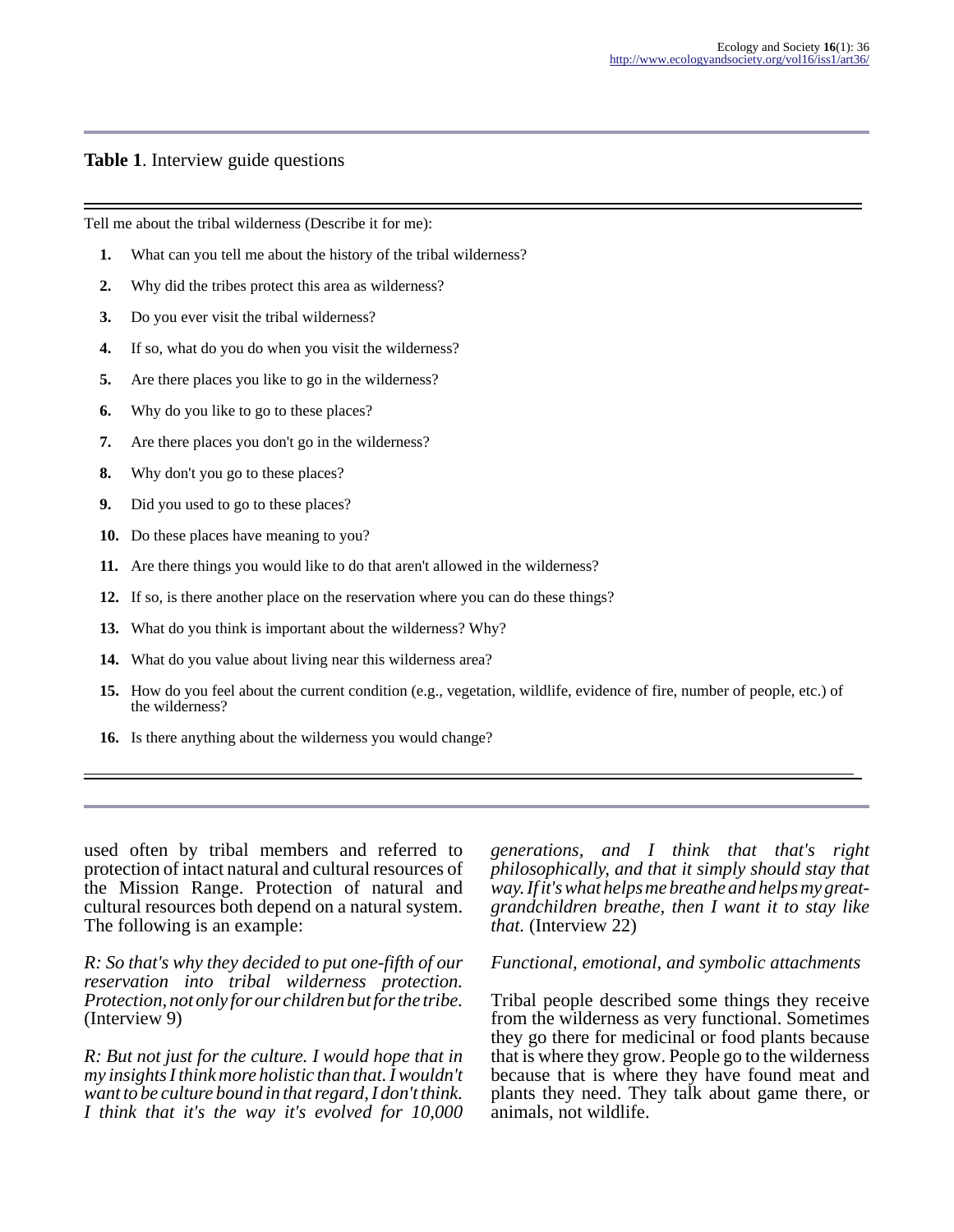*R: Without areas like this, that are necessary to conduct some of your ceremonies, some areas that you need to go to gather the medicinal and food plants that are necessary in the survival of our culture, without that I think our culture would rapidly disappear. And I think any culture in any country it's necessary to have areas like this where you can establish or continue to reestablish your existence as who you are... We use a lot of the plants for medicines. And, of course, the animals, we have them to eat.* (Interview 1)

Sometimes people describe their attachment to the wilderness as more emotional, not because it is a wilderness, but because they have a personal relationship with the area. Usually among tribal members, that relationship far preceded wilderness designation, linking them to parents and grandparents.

*R: It's an area where there's an opportunity to walk in the footsteps of our elders and ancestors that have come before us.* (Interview 16)

On the other hand, some of the attachments to the wilderness are very symbolic. It is symbolic of culture and spirituality. It goes beyond the functional values of plants and animals, and even beyond the emotional values individuals place on the area. It is valuable because it provides a cultural connection for a community of people and a legacy for future generations. The Mission Mountain Tribal Wilderness is a symbol of a relationship with a much larger area for a much longer time.

*R: So it provides many different things for our culture. It provides not only medicinal and food plants, but it also provides spiritual areas where people continue to utilize and to go and which is necessary in our, I guess if you want to call it, our spirituality, our religion. I guess, it's important to have these areas. And with the population growing as it is today, areas like this are becoming very important, very, I guess they're starting to disappear, so establishing the Wilderness helps protect those areas for the, I guess the survival of, the way I look at it is the survival of Indian people, of the Salish Pend d'Oreille people.* (Interview 1)

*R: So there's this promise to our children. And as Nelson Mandela said, promises to children should never be broken. And these are children yet to come that we've promised a wilderness. And I think that we need to honor that promise.* (Interview 16)

## *Wildlife and watershed protection*

Tribal members also described wildlife values of the wilderness, particularly as a haven for bears, a cultural keystone species for many North American native people (Garibaldi and Turner 2004). Similarly, there are subsistence and appreciative values associated with free-flowing water. These off-site contributions to quality of life that tribal members described as meanings of the wilderness move us into a slightly different realm.

*R: But this, if it's untouched, it means that the animals will be safely taken care of through nature... especially the bears, they get kind of aggressive and people really aren't afraid of them because they come down, you know. And if you keep it to wilderness, they'll have all the food that they need.* (Interview 12)

*R: And that's why we have river honoring, to talk about the water, how important it is to our livelihood. And that snow and everything that goes down, well, it helps the people down here, too. And helps us to keep our buffer zone. Because if we don't keep our wilderness there, all the water will shut off and go down to the ocean. You won't have time to get it to where you would like it to go. But water is important.* (Interview 12)

*Access, beauty, privacy, and recreation*

Tribal members do attach appreciative meanings to the wilderness. They think of it as "close to home," therefore providing easy access. The high mountain portions of this wilderness loom majestically above the Mission Valley, always a reminder of the wilderness there.

*R: So, and most people in the valley are in that situation where they live in the community of Ronan, Pablo. If you look at how it runs north and south, literally you can be in the wilderness in a half an hour. That's pretty special.* (Interview 10)

The Mission Range is one of the most beautiful places on earth. It has been long appreciated by the Salish and Kootenai peoples. As wilderness, it remains beautiful and enjoyed by residents and visitors alike.

*R: And it's just breathtaking. I mean, it just takes your breath away to set up on top of there and just look in all four directions, and it's just this incredible beauty.* (Interview 10)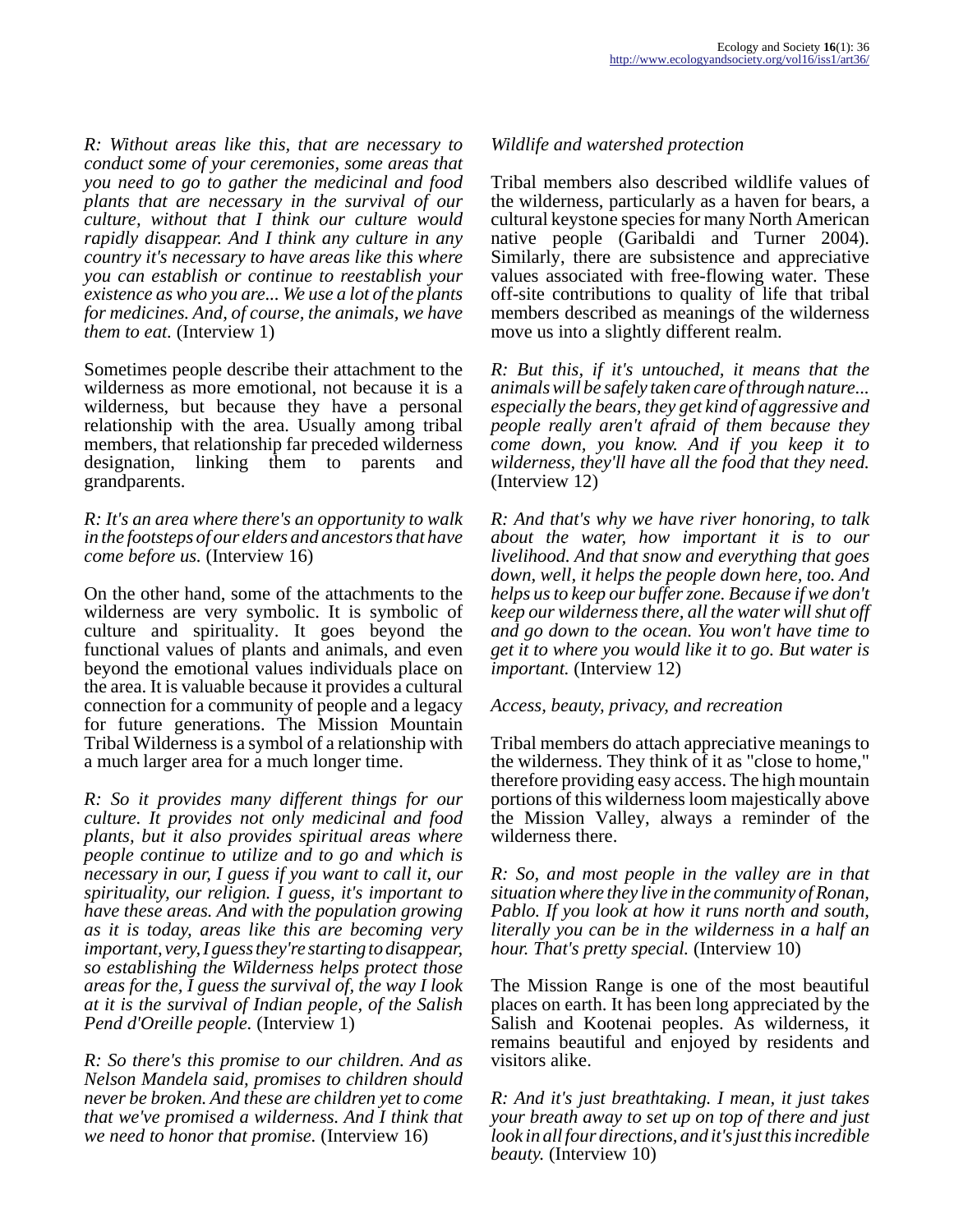*R: And it has a big glacier on one side, and it's just this murky looking glacial fed lake and that's because of the sediment is suspended and it's real fine. But it's got its own beauty because, you know, most of the lakes we brag because they're crystal clear... I mean, it's just, every one of them's got a different beauty to it.* (Interview 10)

Privacy and seclusion are often expressed as important elements of wilderness places, but solitude is often only a means to an end. These ends can include opportunities to engage in ceremonies, to find time to think, and to escape pressures and stress of everyday life. Tribal members value privacy within the wilderness, and privacy is often necessary.

*R: It provides for Native American people that need the seclusion to do ceremonies and to do things that are necessary for spirituality.* (Interview 1)

*R: And I still, it still brings that same sort of satisfaction to me of being able to get away from society, to get away from the day-to-day, Highway 93, and work, and just sort of feeling the solitude and being alone.* (Interview 15)

Although recreation wasn't an activity mentioned extensively by tribal members when asked about what they did in the wilderness, several talked about the importance of providing recreation opportunities.

*R: That the modern society's definition of recreation and again is the things like that, you know, hunting, fishing, hiking, camping. And a lot of the people said that's a white man's term, that recreation is not there, not a word that they use. Recreation's what people do when they're messing around. It's not anything serious. It's, you know, off time, leisure, you know. So it's wasted time. And in a lot of people's opinion, it's recreation, you know, you should be busy doing something, doing work, you know. Recreation is thought of that way.* (Interview 8)

### **Nontribal meanings ascribed to the Mission Mountain Tribal Wilderness**

The meanings nontribal members attached to the wilderness are summarized here very similarly to the classification of meanings reported for tribal members to facilitate emphasis on contrasts: (1) environmental protection; (2) functional, emotional,

and symbolic attachments; (3) wildlife and watershed protection; and (4) access, beauty, privacy, and recreation.

## *Environmental protection*

Most nontribal members thought of wilderness protection as the classical federal model, with focus mostly on ecological protection and little, if any, on culture. Protection from roads and development seemed to be the purpose.

*I: What do you think is important about the wilderness?*

*R: Boy, I guess the classic things, that it's land that's just sort of left without the mechanical use.* (Interview 14)

*R: I think it's kind of neat to have a place where nature can operate without heavy human disturbance. And then I think it's important for all the other reasons that non-Indians think wilderness is important, to preserve biodiversity and to protect fragile resources.* (Interview 17)

*R1: It's a chunk of real estate that is going to be left pretty much untrammeled by human beings... And this is an opportunity for a unique piece of ecosystem to be maintained for genetic integrities, genetic values. Who knows what kind of a gene pool resides up in this wilderness that might be potentially useful to us as human....* (Interview 5)

## *Functional, emotional, and symbolic attachments*

Nontribal members also reported many attachments to the wilderness, including those that could be described as functional, emotional, and symbolic. Functional reasons aren't subsistence- or cultureoriented, however. For nontribal members, the wilderness is more likely to serve the function of exercise or suggest economic gain.

*R: You know, I mean, I left the east when I was 17 and just, so it's been a long time that I've just been hiking in the wildernesses of the west and the east. But I do it for exercise.* (Interview 6)

*R: And the recreational resource is probably contributing economically to the area because it does have its draw. At trailheads I'm seeing even out-of-state license plates at some of the trailheads. So people are coming to the area, and they're*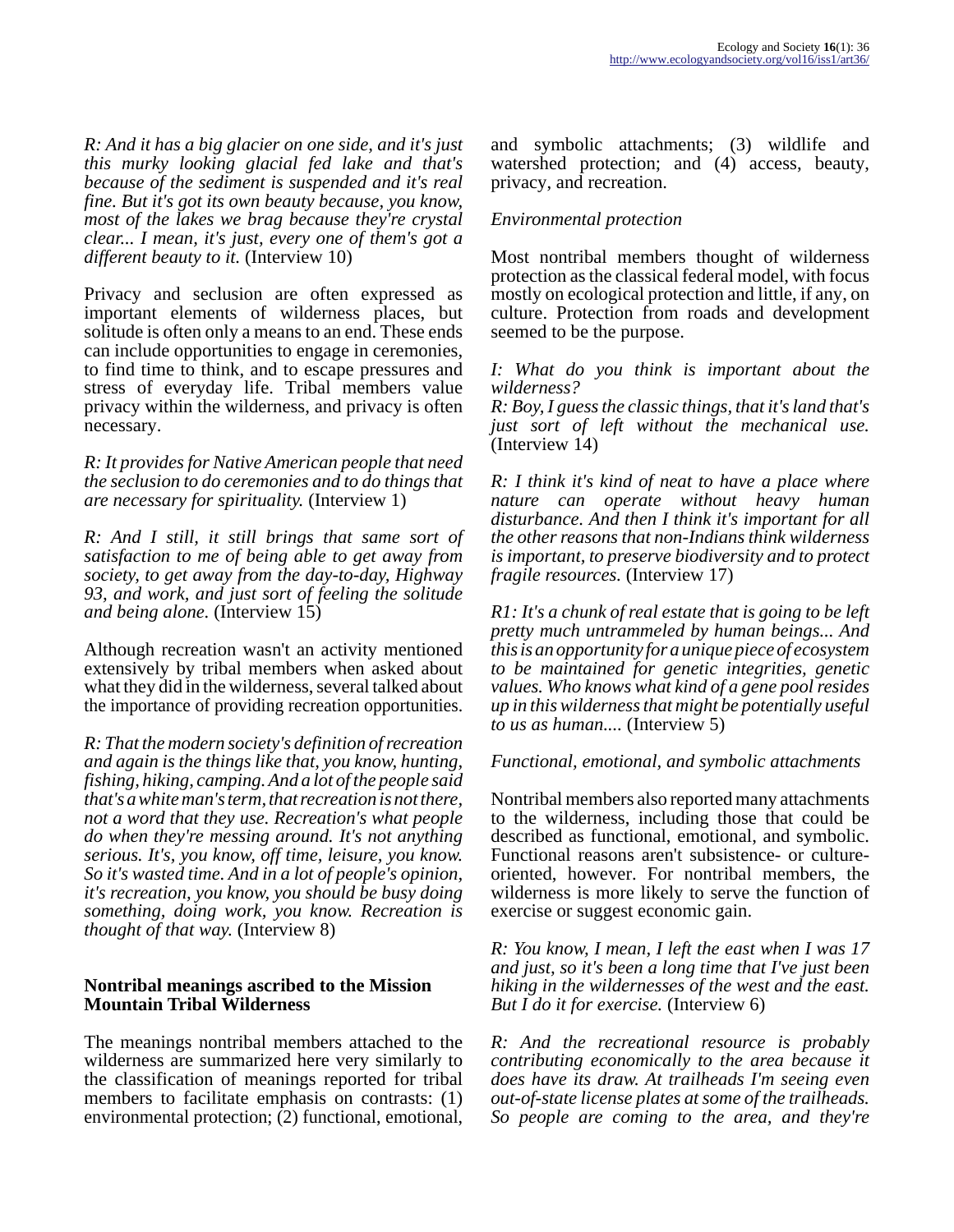*probably staying in the motels and eating in the restaurants and they're leaving some cash here, which is good.* (Interview 4)

The emotional meanings that nontribal members attached to the wilderness were, of course, from a much more recent past than for tribal members. But many of them dated back to their childhoods. Beyond functional meanings, these emotional attachments were to the place, not necessarily as wilderness, but as a place with which they had a relationship.

*R: It goes back when I was a little kid, we used to range those mountains up there... And we ranged those whole mountains when we were seven, eight years old... that's why we worked our way back there trying to find a place to live... we were fortunate enough to find a place. We had to pay a lot of money for it, but we still got it.* (Interview 11)

*R: I don't even see it as a wilderness anymore. I just see it as my backyard. And a lot of people do, I think.* (Interview 6)

The symbolic values that nontribal members placed on the wilderness were in great contrast to the tribal descriptions of the wilderness as an icon, something that connected them to a past when they had freedom to range across many mountain ranges and the protection of their culture for future generations. But nontribal members did seem to recognize the connection to something larger, often describing it as spiritual or religious worship. And sometimes they connected it to a larger U.S. societal recognition of the value of protecting wilderness for all of society, or as symbolic of wise land stewardship.

*R2: I think anybody that goes up there, it's spiritual. Doesn't matter what flavor religion you have. When you hike in the Mission Mountains, it's a spiritual thing.* (Interview 11)

*R: Well, what's important about this wilderness is that this is the first and only, I don't know if it's still the only tribally designated wilderness in the country. I think that's really important. That's really significant, both as a model for other groups of indigenous people, not just in the United States but around the world, to look at how it's done and how it's managed, and that it can be done successfully... To establish a 100,000 acre, well, roughly 100,000*

*acre wilderness at a local level is pretty remarkable.* (Interview 17)

### *Wildlife and watershed protection*

Nontribal members place great value on the wildlife and the role of the wilderness in protecting it, oftentimes as a refuge to supply animals for them to see in their yards. They don't have the long-term spiritual attraction to the bear, but nevertheless highly value them.

*R: There's just about every type of wildlife there is in the west right there. I've seen, right in my yard I've seen grizzly bears and black bears, mountain lions, lynx, wolverines, coyotes, every kind of predatory bird that we have around lives around there. Several species of owls nest up there... mule deer, whitetail, elk, seen all those right in my yard.* (Interview 11)

Nontribal members also value the wilderness as a reservoir for water, but more likely for the consumptive values associated with irrigation and domestic uses.

*R1: It's protecting headwaters of a lot of streams that are going to end up in irrigation water or domestic water for towns. And that's pretty essential in a semi-arid environment that we live in.*

*R2: And particularly with a changing climate, we need to protect all the water we can protect because that's going to be one of the limiting resources on how many people can live in this valley. And we're going to see potential water shortages more likely to happen in August than we have in the past, August, September.* (Interview 5)

### *Access, beauty, privacy, and recreation*

Some of the nontribal members interviewed moved to the reservation because of jobs, some have always lived there, and some have retired there, mostly for the natural amenities. Access to the wilderness is a valued aspect of their residence locations.

*R: And so I feel pretty lucky to have such a beautiful place so nearby and a place that's protected.* (Interview 17)

"The Missions are gorgeous, they're beautiful, they're really neat." These are some of the adjectives people use to describe the wilderness. Everyone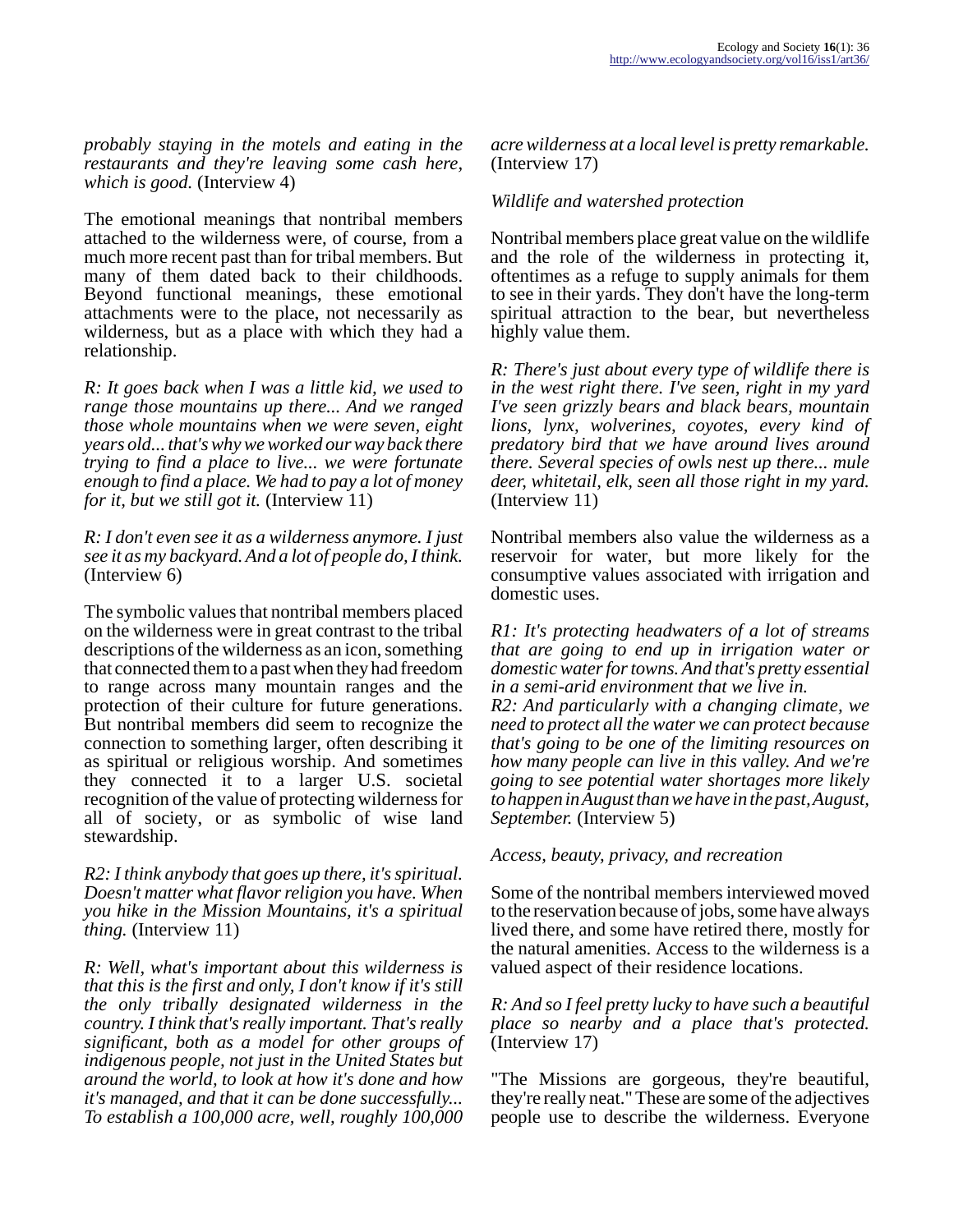agrees it is aesthetically pleasing, and some nontribal members select places to live because of scenic qualities.

*R: It's important in that it's a beautiful resource. It's one of the reasons why I was drawn to this area to begin with, to move back here and to make this a permanent home for myself, you know... I think the importance is just the long-term beauty of the place. The long-term recognition that people have when they drive through the Mission area is everyone comments about the Mission Mountains, you know, how rugged they are, how beautiful they are.* (Interview 4)

Nontribal members value privacy and seclusion, not for ceremonies, not for hunting, but more as an escape from fences, seeing wildlife, and getting away from noise. In fact, in contrast to tribal members, without cultural meanings attached to the landscape, some nontribal members described it as empty.

*R: It's empty, from my perspective, I guess. Just it seems, compared to other places that we've gone, the Sierra or the Cascades or the Front Range, Colorado. It's pretty empty compared to that... Yeah, you don't see very many people at all... I'm trying to think the number of times I've been up there this summer, and I think I've only seen one other party in there in, I don't know, 10, 11 trips in. And even on the weekends you don't see people.* (Interview 14)

Nontribal members are more likely to talk about recreation values of the wilderness, and usually in different terms than the tribal members.

*R: I just like to go up and, I don't know, I guess get away. It's sort of a, I don't know if it's exactly spiritual, but something on that, just go up, hike around. Go up and bag, bag the bumps, go up on top of the little peaks and...* (Interview 14)

*R: I don't know. I just like to climb... I like to climb those peaks and get up on top of those peaks and look over the whole world. It's just an enjoyable thing for me.* (Interview 3)

*R1: For me, the Tribal Wilderness is, has just been such a wonderful playground for myself.* (Interview 4)

## **DISCUSSION AND CONCLUSIONS**

The interviews conducted for this study were not intended to provide results generalizable to the population of the Flathead Indian Reservation, nor any specific part of it. In fact, this phase of a longterm project was intended to provide some background and foundation from which to launch a wider study with more generalizable findings relating mostly to fuel management in the Mission Mountain Tribal Wilderness Buffer Zone. Through intense focus on a small number of people identified for their history with and knowledge about the wilderness, however, in-depth understanding of the range of relationships with the Tribal Wilderness was received.

### **Contrasting meanings attached to wilderness**

Tribal members and nontribal members differed in the meanings they associate with the wilderness. For tribal members, the focus on protection of nature and culture extended beyond a pristine environment to protection of the traditional relationship that tribal people have with these lands. And although they have had very functional dependencies upon wild places throughout their cultural memories, they have also established some very strong emotional ties to specific places that are protected by the wilderness designation. Cultural and spiritual connectedness values that lie along the ridges and in the stream channels of the Mission Mountains are important to current tribal members and are expected to remain that way. Free-ranging wildlife and water have values beyond subsistence and economic advantage. Particularly valued for its contribution to the lives of bears, the wilderness also is the source of drinkable water and therefore life to the valley below. Tribal members acknowledge a host of appreciative values that are realized by others in the community and travelers through the Mission Valley. The easy access to the wilderness, the scenic beauty of this mountain range, and recreation opportunities are always there and worthy of protection.

Nontribal appreciation of environmental protection is not likely to focus on cultural reasons. Protection from roads and development seem to be the primary protection values, with some appreciation of the intrinsic values of this remote, rugged landscape. The functional meanings of the wilderness to nontribal members were more likely to center on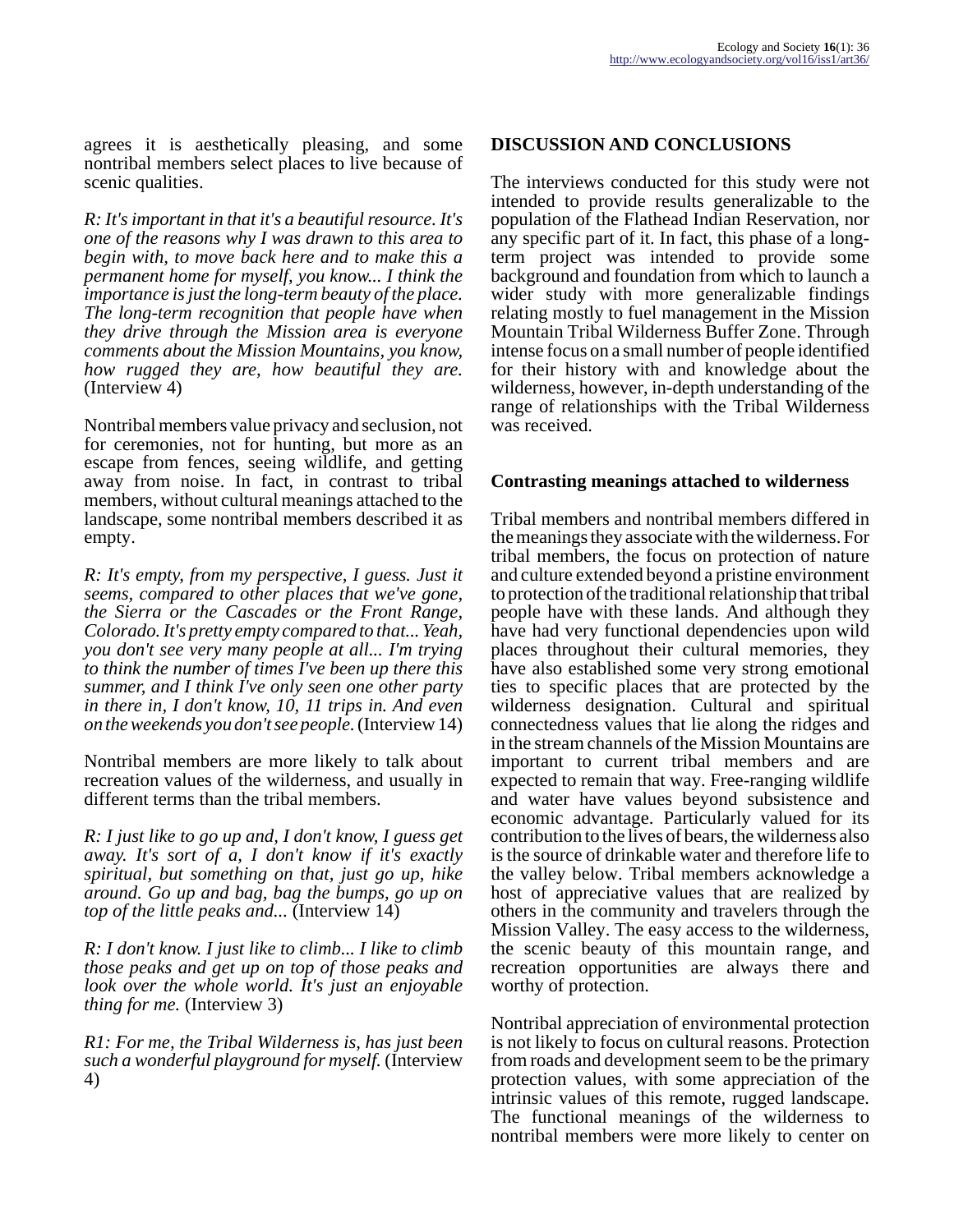exercise or economic benefits. Nontribal members do recognize the symbolic meanings of protected nature, often describing it as a place for religious worship and symbolic of a societal ethic that protects some areas intact. Without the long-term cultural ties to the bear that tribal people have, nontribal people still value them and other wildlife they believe depend upon the wilderness and see the flow of water as important to maintaining high quality of life in lower elevations. And, finally, the nontribal members consistently focus more on recreation and scenic qualities of nature, so easy access to the wilderness contributes substantially to home location decisions.

Others have contrasted human relationships with wildlife, also concluding there is little common ground between Aboriginal and European-based values associated with bears, with great differences in the amount of respect shown through behaviors. Clarke and Slocombe (2009) cited such differences as indigenous people specifically relating through stories why they should never wish to see a bear in order to show respect and avoid conflict. Nontribal residents on the Flathead Reservation, by contrast, attached primary value to the wilderness as producing wildlife with opportunities to view them in their yard.

## **Contrasting cultural landscapes**

These different meanings attached to the landscape also indicate the very different cultural significance of the socio-cultural decision to protect this landscape as wilderness. Nontribal residents of the reservation seem to conform well to the Eurocentric perspective largely represented in the U.S. Wilderness Act. Recreation, exercise, and exploration in a relatively pristine and uncrowded environment, along with some acknowledgment of ecosystem services provided to wildlife and off-site watershed values are common. Among tribal members, however, the additional cultural significance of this protection, the deep personal and cultural attachments described, and the importance of free-flowing water and free-ranging wildlife contribute to a contrasting set of cultural landscape meanings.

In making decisions about all management policies for the wilderness and adjacent lands, including methods of restoring fire, the tribal government will be faced with the need to understand the full set of meanings attached to this landscape, the threats the people perceive to be priorities for addressing, and work to collaboratively develop actions to ensure sustainability of this unique natural and cultural resource. Of great challenge is to inject the quantitative knowledge accumulated across quantitative knowledge accumulated generations into qualitative management applications, based on respect and reciprocity, as described by Clarke and Slocombe (2009). A focus on protection of cultural landscapes does not necessarily depend on controlled flow of resources but more on resilience of the entire ecosystem, including both human and nonhuman elements. Making potential invisible losses more visible so that decisions can become more transparent in order to protect sustainability of these cultural landscapes is of high priority (Turner et al. 2008).

*Responses to this article can be read online at: [http://www](http://www.ecologyandsociety.org/vol16/iss1/art36/responses/).ecologyandsociety.org/vol16/iss1/art36/ responses/*

## **Acknowledgments:**

*This project was funded cooperatively by the National Fire Plan, the Bitterroot Ecosystem Management Research Project, The University of Montana College of Forestry & Conservation, and the Aldo Leopold Wilderness Research Institute, Rocky Mountain Research Station, USDA Forest Service.*

## **LITERATURE CITED**

Basso, K. H. 1996. *Wisdom sits in places: landscape and language among the western Apache.* University of New Mexico Press, Albuquerque, New Mexico, USA.

Berkes, F. 2008. *Sacred ecology.* Routledge, New York, New York, USA.

Carlson, P. H. 1998. *The Plains Indians.* Texas A&M University Press, College Station, Texas, USA.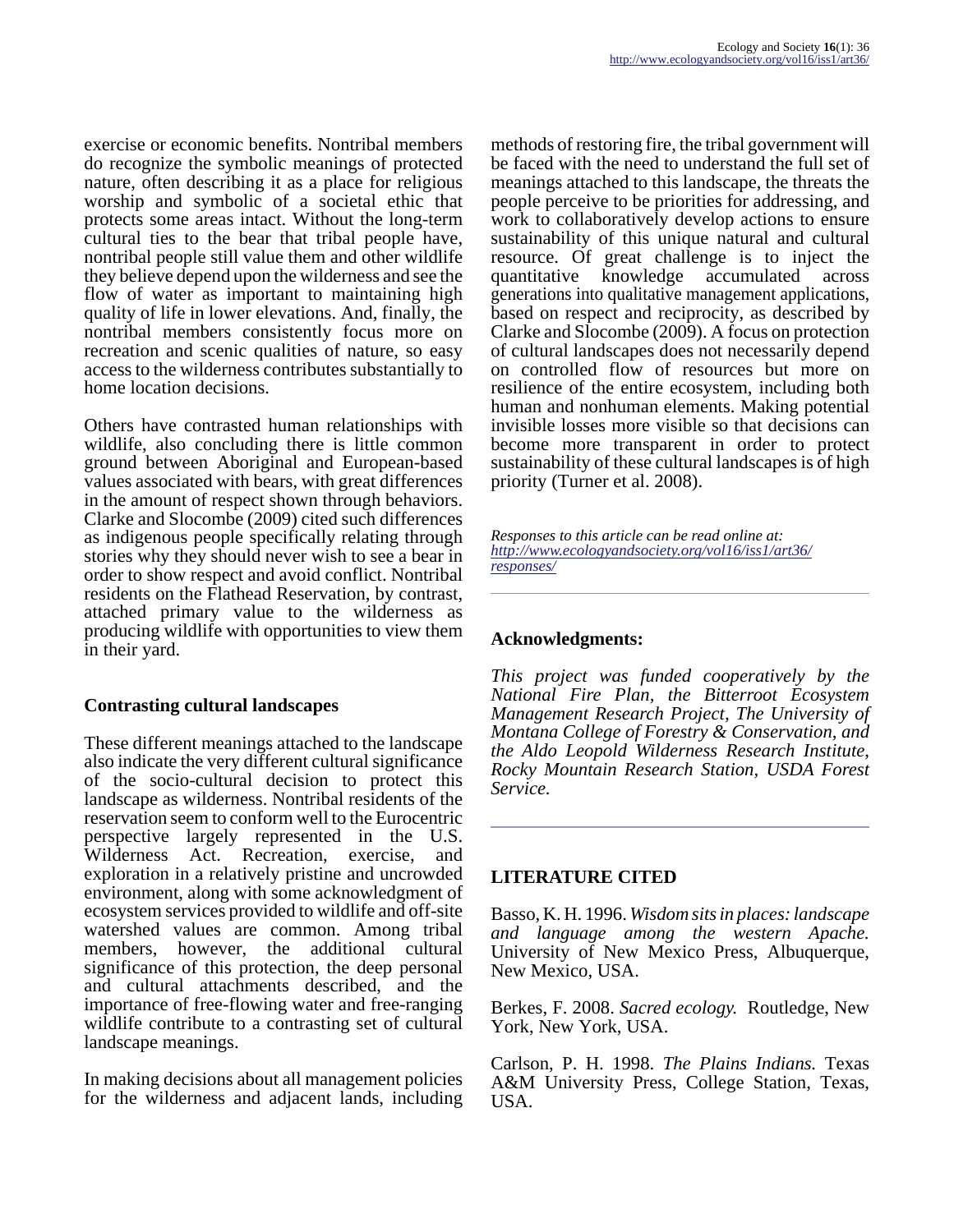Clarke, D. A., and D. S. Slocombe. 2009. Respect for grizzly bears: an aboriginal approach for coexistence and resilience. *Ecology and Society* 14(1): 42. [online] URL[:http://www.ecologyandsociety.org/](http://www.ecologyandsociety.org/vol14/iss1/art42) [vol14/iss1/art42](http://www.ecologyandsociety.org/vol14/iss1/art42).

Dawson, C., and J. C. Hendee. 2009. *Wilderness management: stewardship and protection of resources and values.* Fourth Edition. Fulcrum, Golden, Colorado, USA.

Garibaldi, A., and N. Turner. 2004. Cultural keystone species: implications for ecological conservation and restoration. *Ecology and Society* 9(3): 1. [online] URL: [http://www.ecologyandsociety.](http://www.ecologyandsociety.org/vol9/iss3/art1) [org/vol9/iss3/art1.](http://www.ecologyandsociety.org/vol9/iss3/art1)

Huntington, H. 2002. Can traditional ecological knowledge and wilderness benefit one another? Pages 64-68 *in* A. E. Watson, L. Alessa, and J. Sproull, editors. *Wilderness in the circumpolar North: searching for compatibility in ecological, traditional, and ecotourism values.* 2001 May 15-16; Anchorage, Alaska, USA. Proceedings RMRS-P-26. U.S. Department of Agriculture, Forest Service, Rocky Mountain Research Station, Ogden, Utah, USA.

Keller, R. H., and M. F. Turek. 1998. *American Indians and National Parks*. The University of Arizona Press, Tucson, Arizona, USA.

Küster, H. 2004. Cultural landscapes: an introduction. Pages 1-11 *in* M. Dieterich and J. van der Straaten, editors. *Cultural landscapes and land use: the nature conservation: society interface.* Kluwer Academic, Dordrecht, The Netherlands.

Landres, P., D. Cole, and A. Watson. 1994. A monitoring strategy for the National Wilderness Preservation System. Pages 192-197 *in* J. C. Hendee and V. G. Martin, editors. *International wilderness allocation, management, and research*. International Wilderness Leadership (WILD) Foundation, Fort Collins, Colorado, USA.

Lewis, J. L., and S. R. J. Sheppard. 2005. Ancient values, new challenges: indigenous spiritual perceptions of landscapes and forest management. *Society and Natural Resources* 18:907-920.

Martin, V. G. 2006. Eighth World Wilderness Congress generates conservation results. *International Journal of Wilderness* 11(3):26-29.

Martin, V. G., and A. E. Watson. 2009. Chapter 3: international wilderness. Pages 50-88 *in* C. Dawson and J. C. Hendee, editors. *Wilderness management: stewardship and protection of resources and values.* Fourth edition. Fulcrum, Golden, Colorado, USA.

May, T. 2002. *Qualitative research in action*. Sage, Thousand Oaks, California, USA.

McCool, S. F., and D. N. Cole. 1998. Experiencing limits of acceptable change: some thoughts after a decade of implementation. Pages 72-78 *in* S. F. McCool and D. N. Cole, compilers. *Proceedings: limits of acceptable change and related planning processes: progress and future directions.* 1997 May 20-22; Missoula, Montana, USA. General Technical Report INT-GTR-371. U.S. Department of Agriculture, Forest Service, Rocky Mountain Research Station, Ogden, Utah, USA.

McDonald, T. 1995. Mission Mountains Tribal Wilderness Area of the Flathead Indian Reservation. *International Journal of Wilderness* Inaugural Issue: 20-21.

Rothenberg, D. 1995. The idea of the wild. Pages 255-277 *in* V. G. Martin and N. Tyler, compilers. *Arctic wilderness: the 5th World Wilderness Congress*. North American Press, Golden, Colorado, USA.

Salmon, E. 2000. Kincentric ecology: indigenous perceptions of the human-nature relationship. *Ecological Applications* 10(5):1327-1332.

Stankey, G. H. 1973. Visitor perception of wilderness recreation carrying capacity. Res. Pap. INT-142. USDA Forest Service, Intermountain Forest and Range Experiment Station, Ogden, Utah, USA.

Stankey, G. H., D. N. Cole, R. C. Lucas, M. E. Petersen, and S. S. Frissell. 1985. The limits of acceptable change (LAC) system for wilderness planning. Gen. Tech. Rep. INT-176. USDA Forest Service, Intermountain Forest and Range Experiment Station, Ogden, Utah, USA.

Tanner, T. 2008. The Mission Mountains Tribal Wilderness Area, U.S.A. Pages 1-24 *in* J. Cajune, V. G. Martin, and T. Tanner, editors. *Protecting wild nature on native lands: case studies by native peoples from around the world.* Fulcrum, Golden, Colardo, USA.